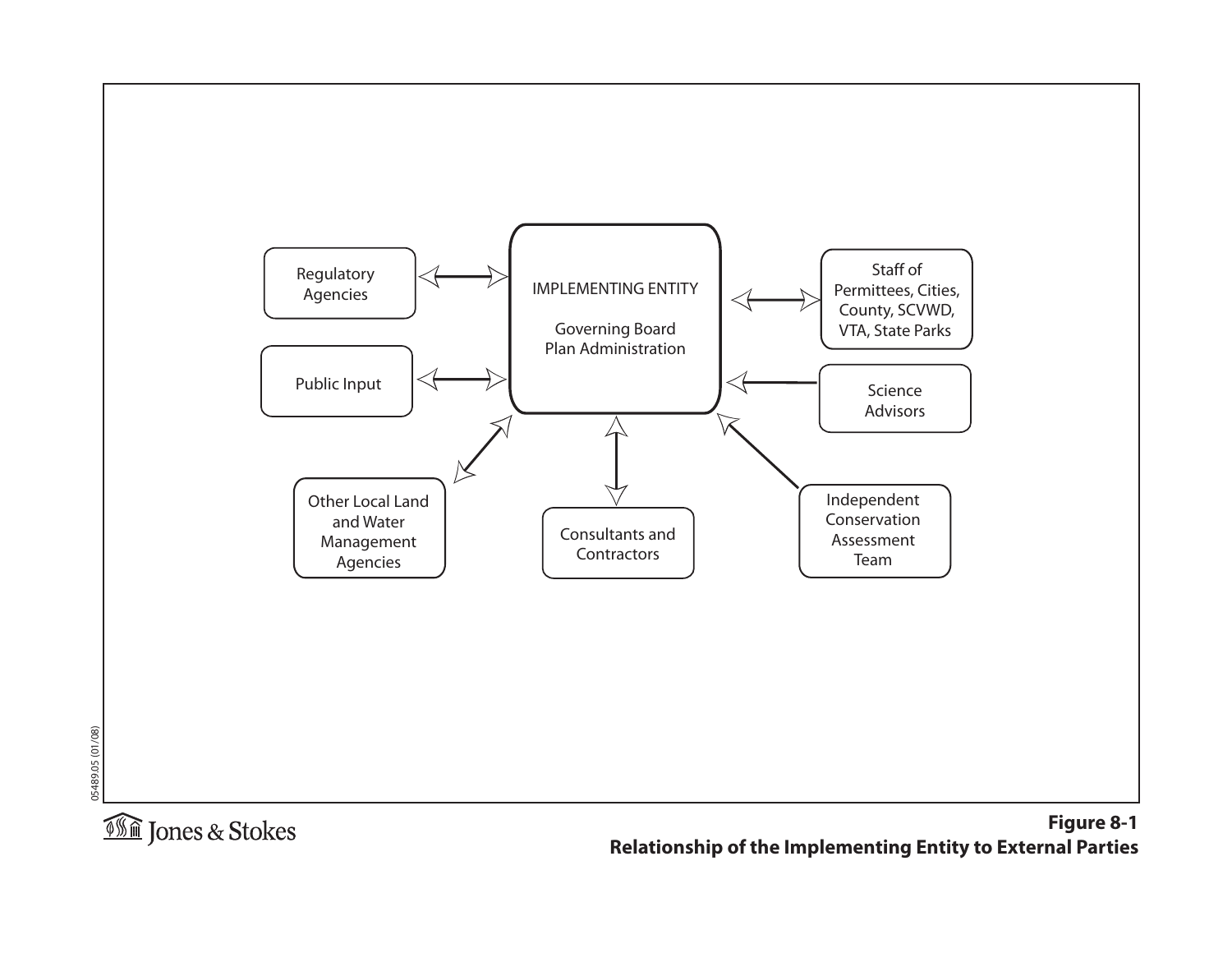

Graphics\Projects\05489.05 (12-6-07)

Graphics\Projects\05489.05 (12-6-07)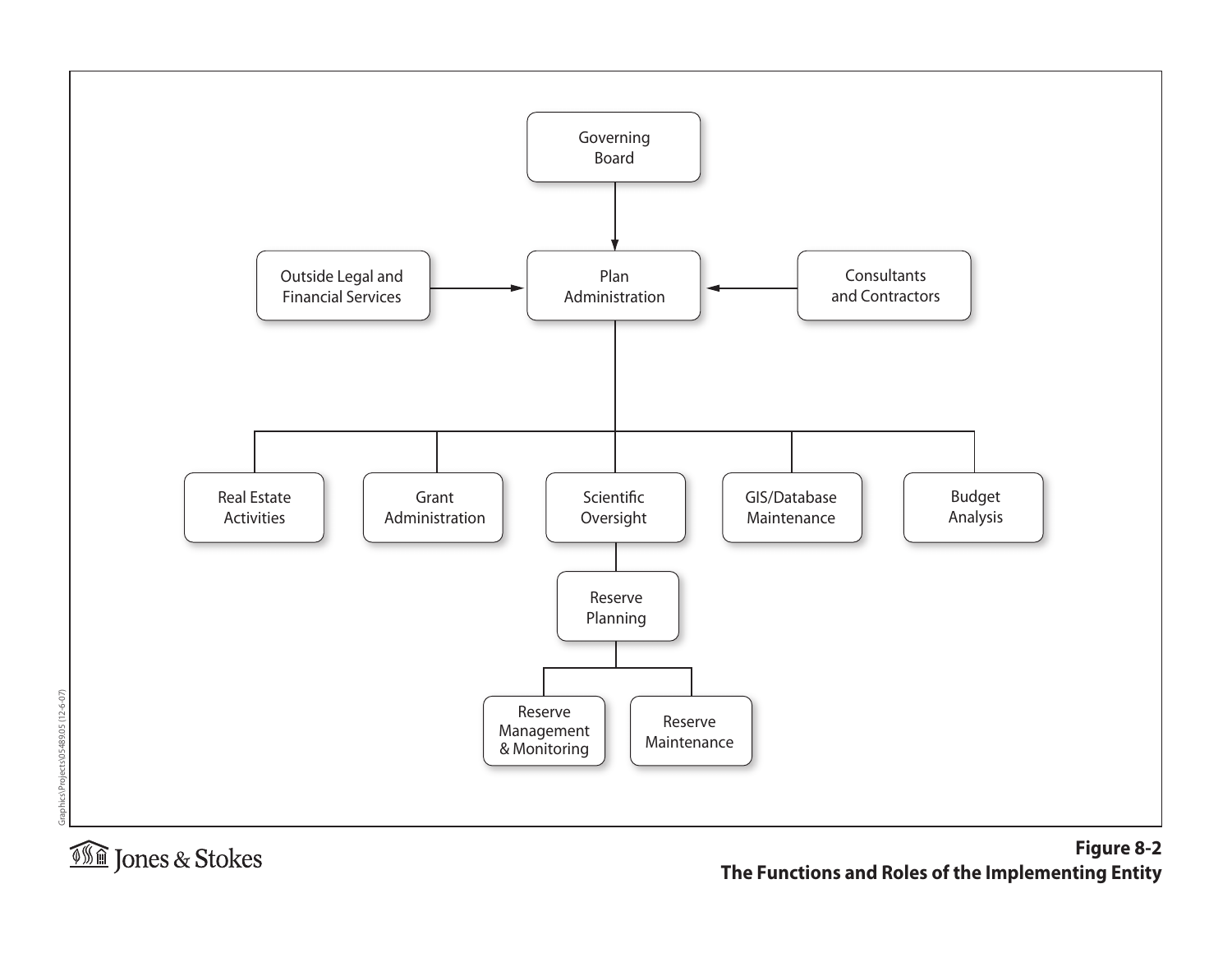

05489.05 (01/08)

05489.05 (01/08)

**Figure 8-3 Land Acquisition Process**